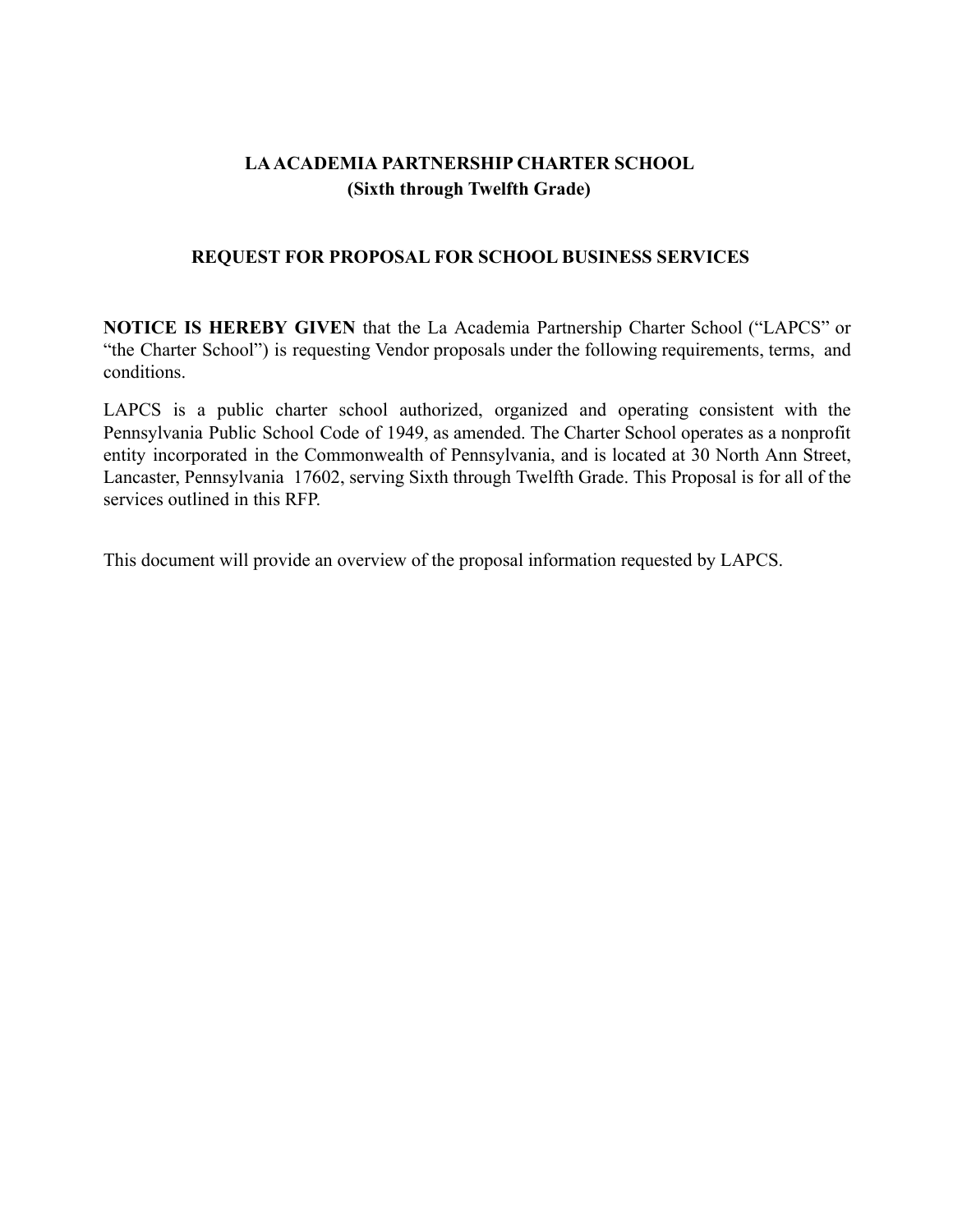## **TABLE OF CONTENTS**

| I.   | PROPOSAL REQUEST INFORMATION   | $\mathbf{1}$   |
|------|--------------------------------|----------------|
| П.   | <b>PROPOSALS</b>               | $\mathbf{1}$   |
| Ш.   | <b>OVERVIEW AND BACKGROUND</b> | $\overline{2}$ |
| IV.  | <b>GENERAL CONDITIONS</b>      | $\overline{2}$ |
| V.   | <b>SERVICE SPECIFICATIONS</b>  | 6              |
| VI.  | <b>VENDOR SUBMISSIONS</b>      | 8              |
| VII. | PREPARATION OF PROPOSALS       | 8              |
|      | Schedule A                     | 10             |
|      | Schedule B                     | 11             |
|      | Schedule C                     | 12             |
|      | Schedule D                     | 13             |
|      | Schedule E                     | 15             |
|      | Schedule F                     | 17             |
|      |                                |                |

#### <span id="page-1-0"></span>**I. PROPOSAL REQUEST INFORMATION**

#### **A. PROPOSAL DESTINATION**

Mr. Tracy A. Jones Chief Financial & Operating Officer La Academia Partnership Charter School 30 North Ann Street Lancaster, PA 17602 Email: tjones@lapcs.org

### **B. PROPOSAL KEY DATES & INFORMATION**

Proposal shall be delivered by email to the above address any time prior to, but not later than, **2:00 pm on March 25, 2022.** One (1) hard copy and one (1) electronic copy are to be submitted by mail or hand delivered to the above address. Proposals received after this time may be returned to the Vendor. At its sole discretion, the Charter School may extend the deadline for the delivery of proposals.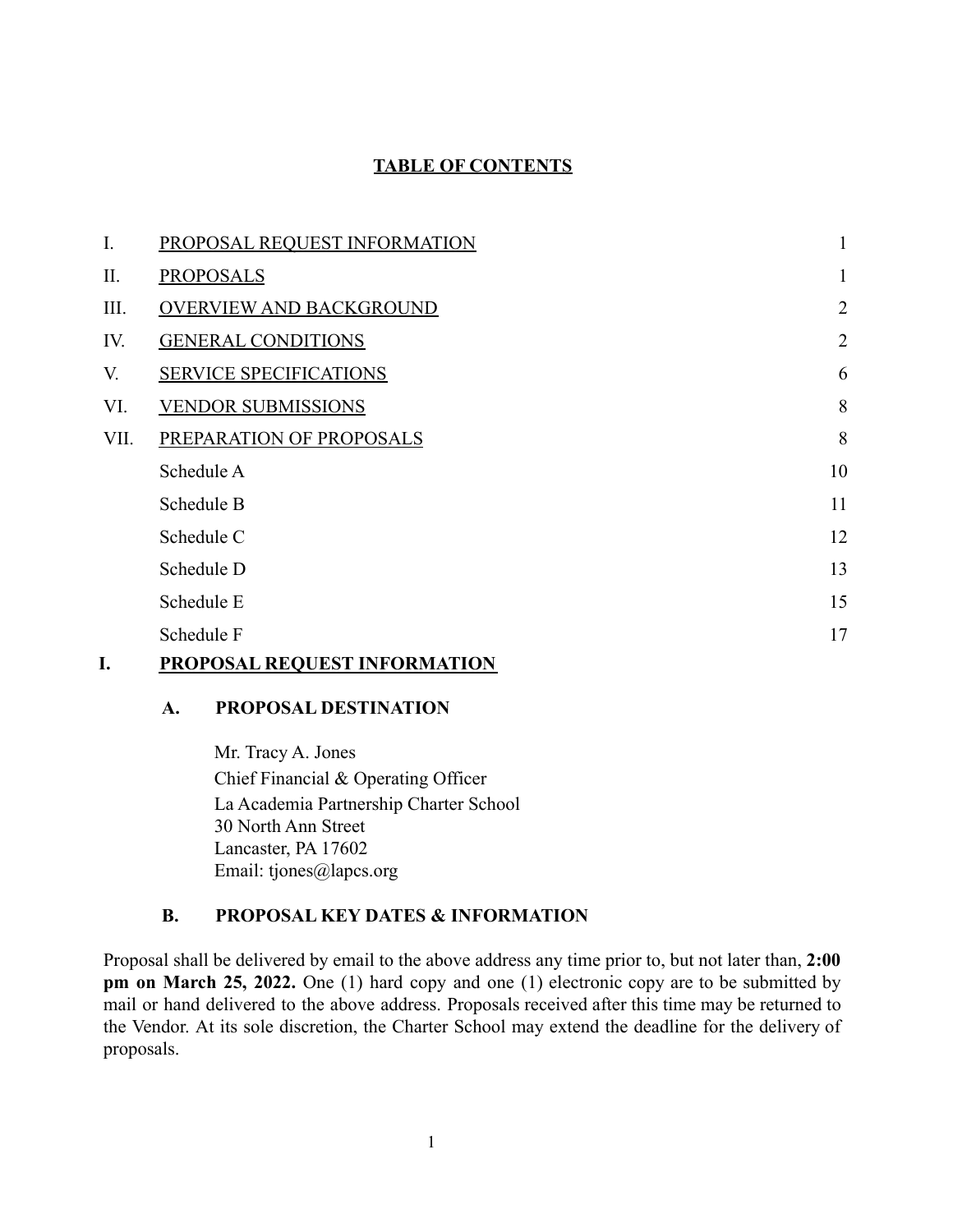LAPCS intends to review submissions consistent with the below schedule. However, LAPCS may change this anticipated timeframe in its sole discretion.

- **● RFP Release Date: March 4, 2022**
- **● Intent to Submit Proposal by Vendor: March 15, 2022**
- **● Proposal Due Date: March 25, 2022 before 2:00 p.m. EST**
- **● Presentations by Vendor Finalists: April 11, 2022**
- **● Award Notification: April 28, 2022**

# **C. QUESTIONS ABOUT THIS RFP**

All questions concerning this RFP should be directed to Tracy A. Jones *via* email to [tjones@lapcs.org.](mailto:tjones@lapcs.org) All questions and answers will be disseminated to every Vendor via email, so long as the Vendor notifies the Charter School's representative that it wishes to receive such communications prior to submission of the RFP Response.

# **D. VALID OFFER**

All proposals submitted must be held open and remain valid for a minimum period of 90-days after the due date for the proposals.

# **E. EVALUATION AND AWARD**

This RFP in no manner obligates LAPCS to the eventual engagement of a Vender for the service described, implied or which may be proposed, until confirmed by a written contract. Progress toward this end is solely at the discretion of LAPCS and may be terminated at any time prior to the signing of the contract. LAPCS may initiate discussions with Vendor personnel authorized to contractually obligate the Vendor. If LAPCS is unable to agree to contract terms, LAPCS reserves the right to terminate contract negotiations with a potential Vendor and initiate negotiations with another potential Vendor. LAPCS reserves the right to select services from any number of Vendors if in its sole discretion it is in the best interest of LAPCS to do so. Evaluation will consider the proposal(s) best meeting the needs and requirements of LAPCS and such evaluation and determination of best value shall be solely at the discretion of LAPCS.

# <span id="page-2-0"></span>**II. PROPOSALS**

The La Academia Partnership Charter School ("LAPCS" or "the Charter School") requests responses to this RFP for Business Support Services. The objective of this RFP is to accomplish a fair, open, and competitive procurement. The Chart School reserves the right to cancel the RFP or procurement, or accept or reject any and all proposals submitted in response to this request in accordance with applicable law.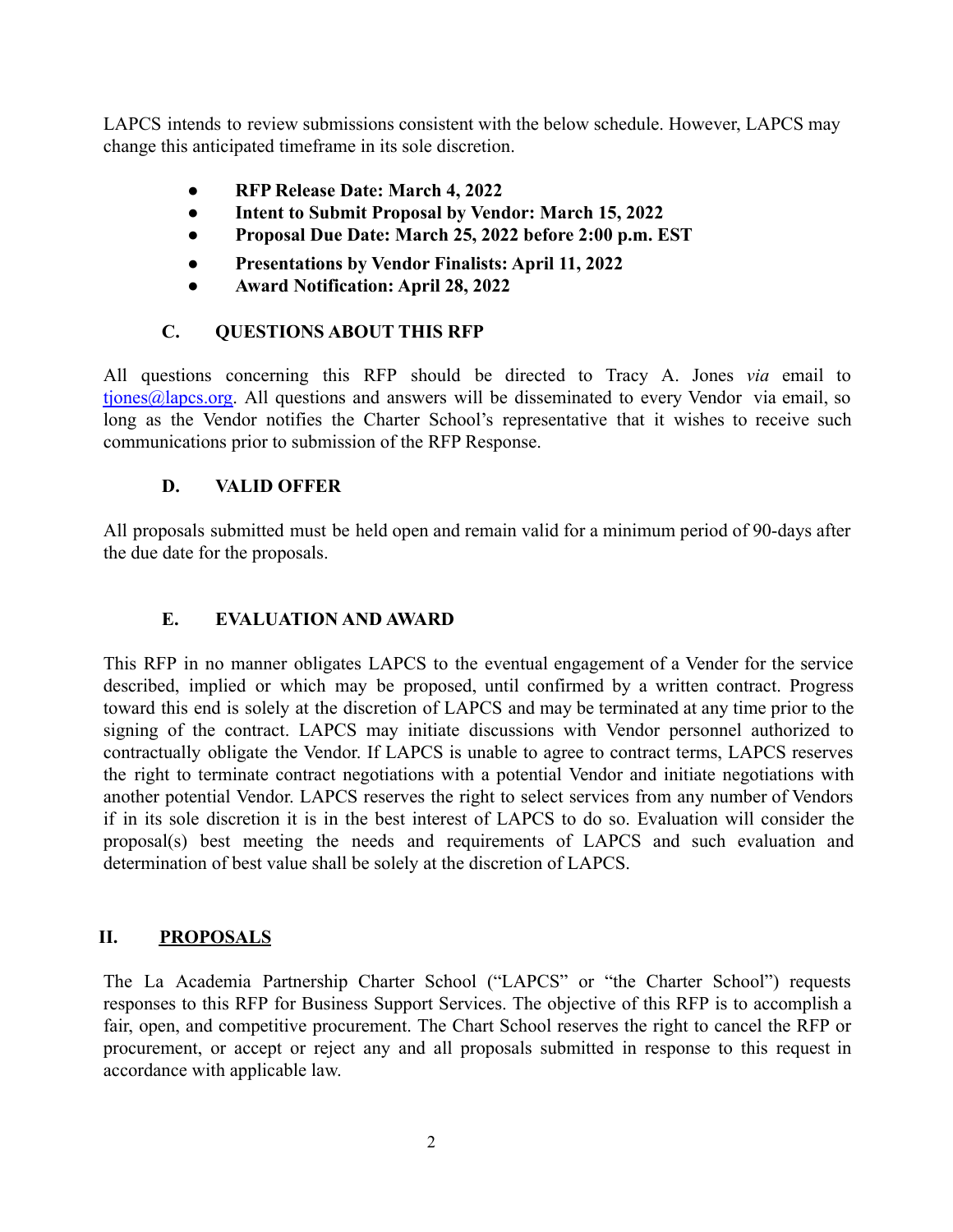## <span id="page-3-0"></span>**III. OVERVIEW AND BACKGROUND**

LAPCS has been serving the needs of public education for students in the city of Lancaster since 1998. LAPCS is located at 30 North Ann Street, Lancaster, PA 17602, and partners with the School District of Lancaster, the Spanish American Civic Association, Lancaster STEM Alliance and the Lancaster-Lebanon Intermediate Unit No. 13.

LAPCS desires to establish a professional services relationship with a single Vendor that will help manage the business operations of the School, including but not limited to, Human Resources, Accounting, Payroll, and Tax. The successful proposal will be based on comprehensive and clear management principles in compliance with all federal, state, and local laws. In addition, an expertise in the area of Charter/Re-charter Applications, Child Nutrition Reporting, and Child Accounting with the Pennsylvania Department of Education is required.

LAPCS currently manages its healthcare plan and other employee benefits. In addition, LAPCS has developed and maintained its own banking and insurance relationships. LAPCS shall maintain control over these matters. Accordingly, Vendors do not have to include services related to healthcare, employee benefits, and insurance coverage.

# <span id="page-3-1"></span>**IV. GENERAL CONDITIONS**

- A. **HOURS OF OPERATION.** Normal hours of operation are expected to be at a minimum 7:30 a.m. to 4:00 p.m., continuous Monday through Friday.
- B. **NONDISCRIMINATION.** The selected Vendor shall comply, and shall require its agents, employees, directors and/or assigns to comply, with all applicable federal, state, and local laws, ordinances, rules, and regulations in regard to nondiscrimination in employment because of race, creed, color, ancestry, national origin, religion, sex, marital status, age, medical condition, pregnancy, disability, or other prohibited basis
- C. **BACKGROUND CERTIFICATIONS.** To the extent requested or required by LAPCS, any employees of Vender working on school grounds shall obtain all necessary background certifications. The cost to obtain these certifications shall be borne by the Vendor who is awarded the contract. Copies of the certifications shall be given to LAPCS at LAPCS's request.
- D. **COMPLIANCE WITH LAWS.** The proposal shall at all times observe and comply with all laws, ordinances, regulations and codes of the federal, state, county and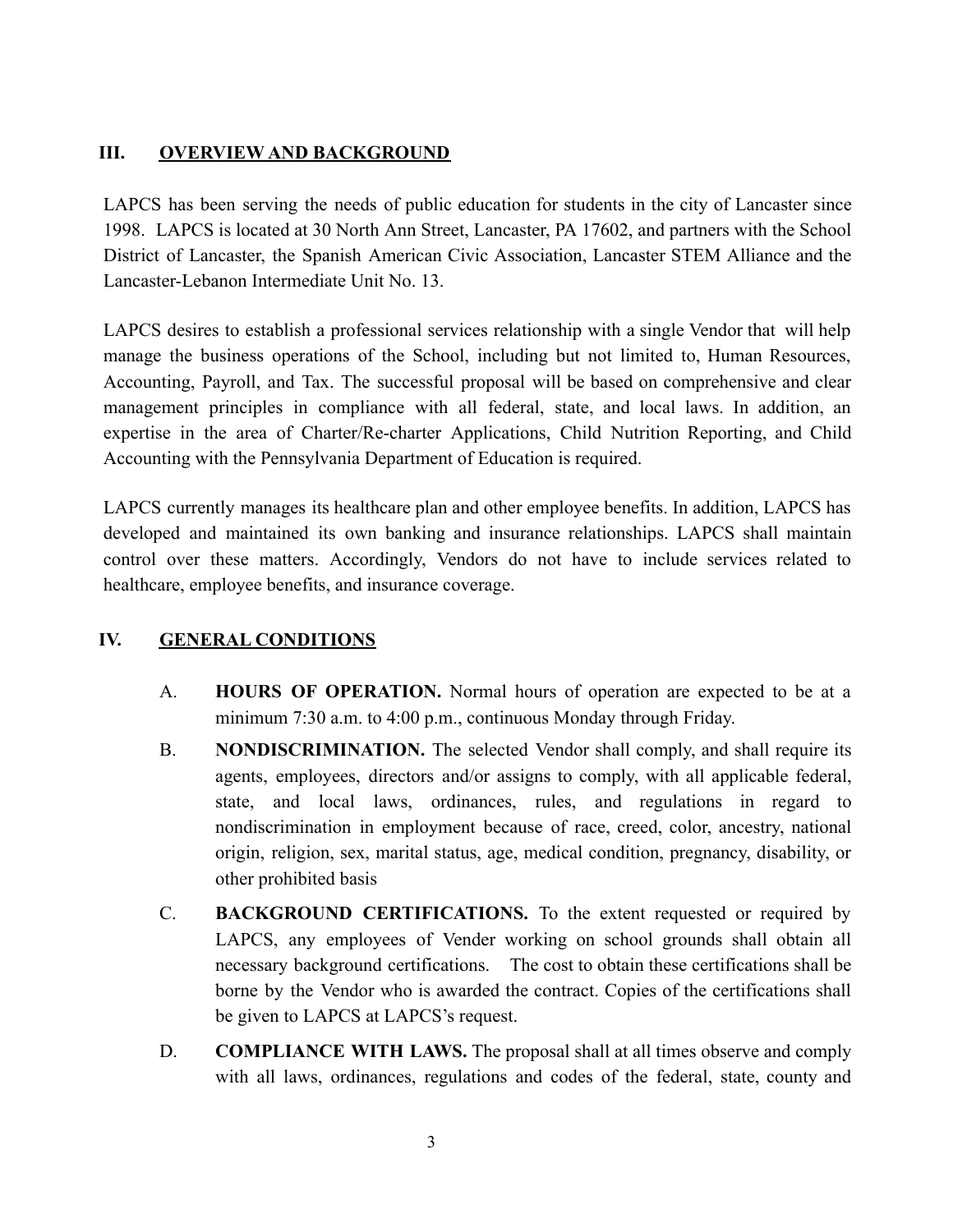other local government agencies, which may in any manner affect the performance of the contract.

- E. **INCURRED COSTS.** LAPCS is not liable for any cost incurred by the Vendor prior to the signing of a contract by all parties.
- F. **CONTRACTOR NOT AN AGENT.** Unless otherwise stated in the final Professional Services Agreement, the Vendor shall not be held or deemed in any way to be an agent, employee, or official office of LAPCS, but rather an independent contractor furnishing professional services to LAPCS.
- G. **INDEMNIFICATION.** The Vendor shall indemnify, defend, and hold LAPCS, and all of its employees, officers, directors, subcontractors and agents harmless against any and all claims, demands, suits or other forms of liability that may arise out of, or by reason of, any noncompliance by the Vendor with any agreements, warranties or undertakings contained in or made pursuant to this Agreement.
- H. **NEGOTIATION OF PROFESSIONAL SERVICES AGREEMENT.** LAPCS reserves the right to reject any or all proposals or to award a Professional Services Agreement to the next most qualified Vendor if the successful Vendor does not execute a Professional Services Agreement within twenty (20) days after award of proposal. At its sole discretion, LAPCS may extend the date for award of the Services Agreement. LAPCS reserves the right to negotiate any or all terms upon award of proposal.
- I. **ETHICS IN PUBLIC CONTRACTING.** By submitting its Proposal, Vendor certifies that its Proposal is submitted without collusion or fraud, that it has not offered or received any kickback or inducement from any other Vendor, supplier, manufacturer, subcontractor, customer or other person in connection with its Proposal and that it has not conferred on any public employee or official having official responsibility for this procurement transaction any payment, loan, subscription, advance, deposit of money, employment, service or anything of more than nominal value, present or promised, unless consideration of substantially equal or greater value was exchanged.
- J. **PROHIBITED CONTACT.** Registered and non-registered lobbying of LAPCS staff members or Board members with respect to this RFP is prohibited during the time between the date the RFP is advertised and the date a final contract is awarded. Any contact between LAPCS staff members or Board members and any representative of a Vendor relating to this RFP (whether by writing, telephone, e-mail or otherwise) outside of properly scheduled meetings, other than as intended and initiated by a LAPCS staff member or a Board member, shall be grounds for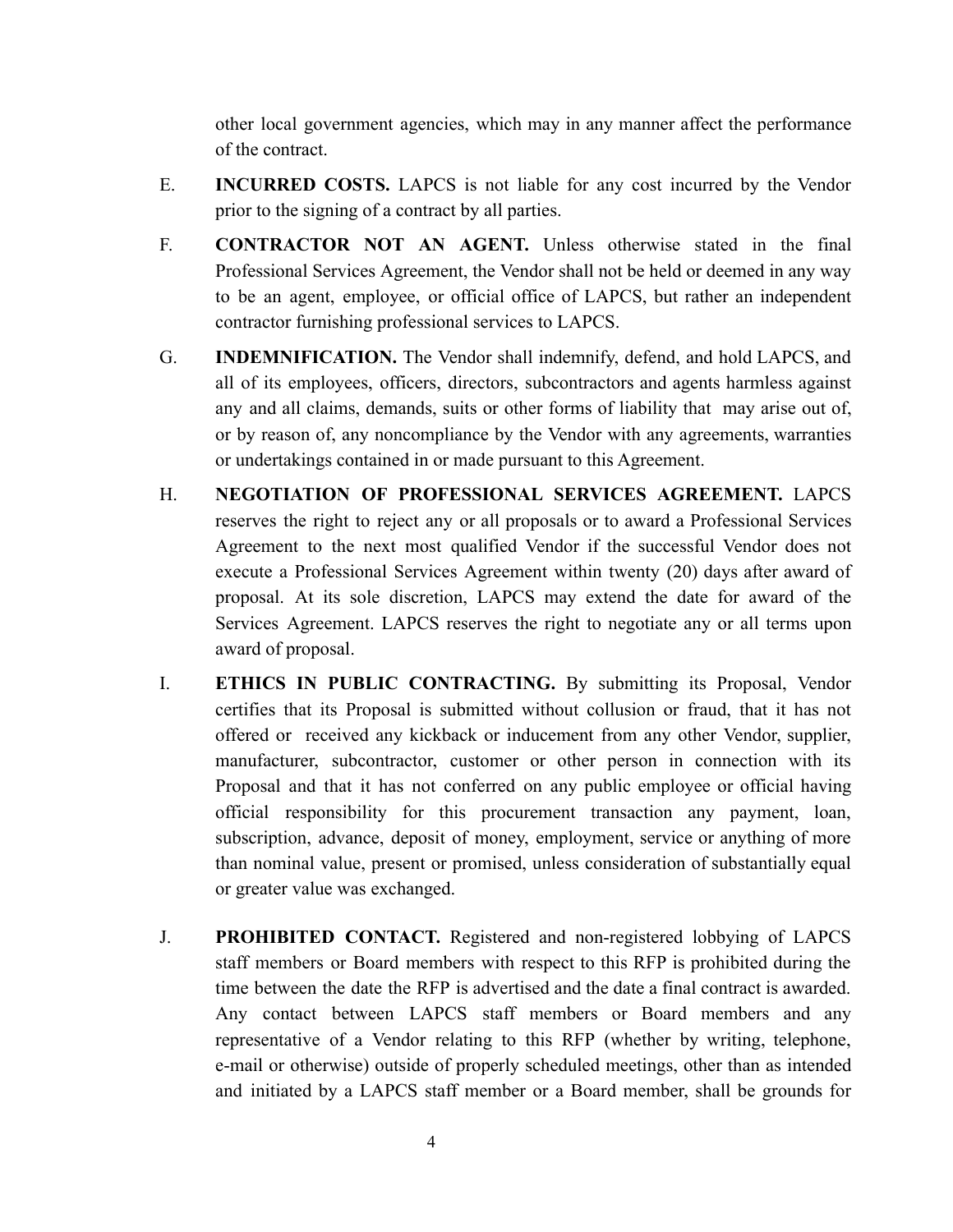disqualification of the Vendor from the RFP response process. By submitting a Proposal, the Vendor represents and warrants that it has not made, and will not make, any contact prohibited by this paragraph.

- K. **CONFLICT OF INTEREST**. Vendor certifies that no LAPCS Board member, staff member or any LAPCS employee has a financial or beneficial interest in the Vendor.
- L. **TERMINATION**. Failure by the successful Vendor to comply with the terms and conditions of this RFP or to deliver the Services identified in this RFP or the contract at the prices quoted shall void the contract award. In the case of the successful Vendor's failure to deliver the Services in accordance with the contract terms and conditions, LAPCS, after due oral or written notice, may procure such Services from other sources and hold the successful Vendor responsible for any resulting additional purchase and administrative costs.
- M. **AUDIT**. Unless otherwise specifically agreed, LAPCS shall be entitled to audit the books and records of the successful Vendor or any subcontractor thereof to the extent that such books and records relate to the performance of the successful Vendor's contract with LAPCS. Accordingly, the successful Vendor agrees, and any subcontractor thereof will agree, to retain all books, records and other documents relative to this RFP and the related contract for a period of three (3) years from the date of final payment under the contract for the Vendor and for a period of three (3) years from the date of final payment under the subcontract for the subcontractor, unless a shorter period is otherwise authorized in writing by LAPCS. By submitting a Proposal, the successful Vendor grants to LAPCS the right to perform, or have performed by its authorized agents and/or auditors, an audit of the books and records of the successful Vendor. Consequently, LAPCS will have full access to, and the right to examine, any of said materials following the giving of reasonable notice during said period. VENDORS ARE HEREBY NOTIFIED THAT ALL RECORDS OF ALL PERSONS CONTRACTING WITH LAPCS MAY BE SUBJECT TO THE PENNSYLVANIA RIGHT-TO-KNOW LAW.
- N. **TAXES**. The successful Vendor shall determine, be responsible for, and pay any applicable taxes related to the Professional Services Agreement. LAPCS is a tax-exempt organization and shall not be billed for, nor be expected to pay, any taxes applicable to the Services. A COPY OF DOCUMENTATION VERIFYING THE "TAX EXEMPT" STATUS OF LAPCS IS AVAILABLE AND WILL BE FURNISHED TO THE SUCCESSFUL VENDOR UPON REQUEST.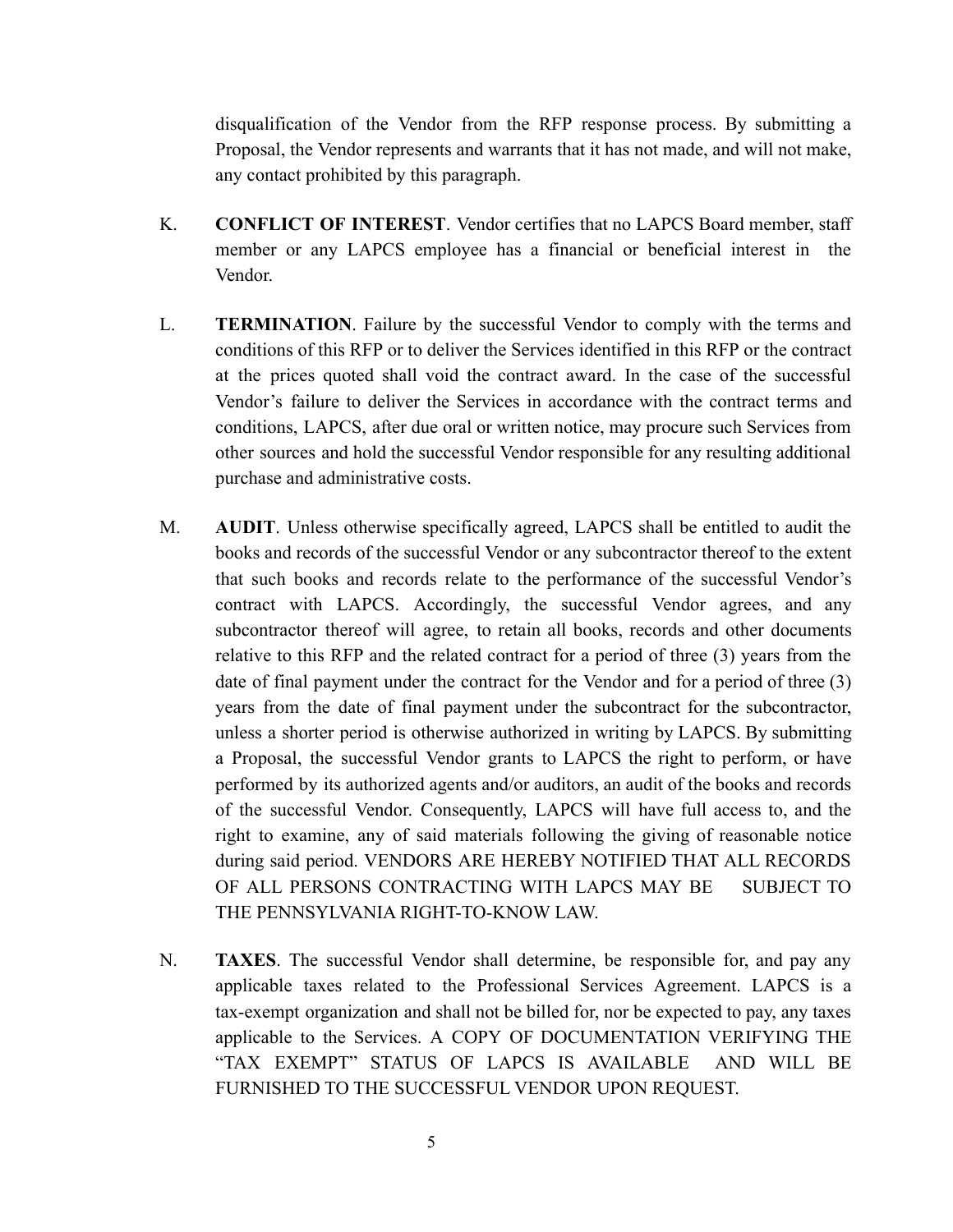- O. **SUPPORT**. The successful Vendor agrees and affirms that, throughout the Agreement Term, it will utilize its best efforts to assist and support LAPCS in addressing any issues whatsoever that may arise from or relate to the Professional Services Agreement.
- P. **INSURANCE**. By submitting a Proposal in response to this RFP, the Vendor certifies that, if awarded a contract, it will have the insurance coverage required for performance of the Services, if any, at the time the work commences. Additionally, the Vendor certifies that it will maintain this insurance coverage throughout the entire term of the contract and that all insurance coverage shall be provided by insurance companies authorized to sell insurance in Pennsylvania. During the term of the contract, LAPCS reserves the right to require the successful Vendor to furnish certificates of any required insurance for the coverage required by LAPCS, if any is required.
- Q. **CONFIDENTIAL AND PROPRIETARY INFORMATION**. LAPCS is subject to the Pennsylvania Right-to-Know Law. Accordingly, no claim of confidentiality or proprietary information in all or any portion of any Proposal submitted in response to this RFP will be honored unless a specific exemption from the RTKL exists and such exemption is cited in the Proposal. Any claimed exemption must be specifically cited by page and paragraph number(s). An incorrectly claimed exemption does not disqualify the Vendor.
- R. **ASSIGNMENT OF CONTRACT**. Upon execution, the contract shall not be assigned or subcontracted by the successful Vendor, in whole or in part, without the prior written consent of LAPCS.
- S. **BINDING NATURE OF THIS RFP**. By submitting a Proposal, the Vendor agrees to be bound by all of the provisions of this RFP. The Vendor further agrees that, if it becomes the successful Vendor, the Vendor and its heirs and assigns will continue to be bound by the provisions of the RFP for the duration of the Agreement Term except to the extent any provision hereof is explicitly waived in the Agreement.
- T. **APPLICABLE LAWS AND COURTS**. This RFP and any related Proposal and resulting contract shall be governed in all respects by the laws of the Commonwealth of Pennsylvania. Jurisdiction over any matter arising in connection with this RFP or any related Proposal or resulting contract hereunder shall be held by the state and federal courts having jurisdiction in Lancaster County, Pennsylvania.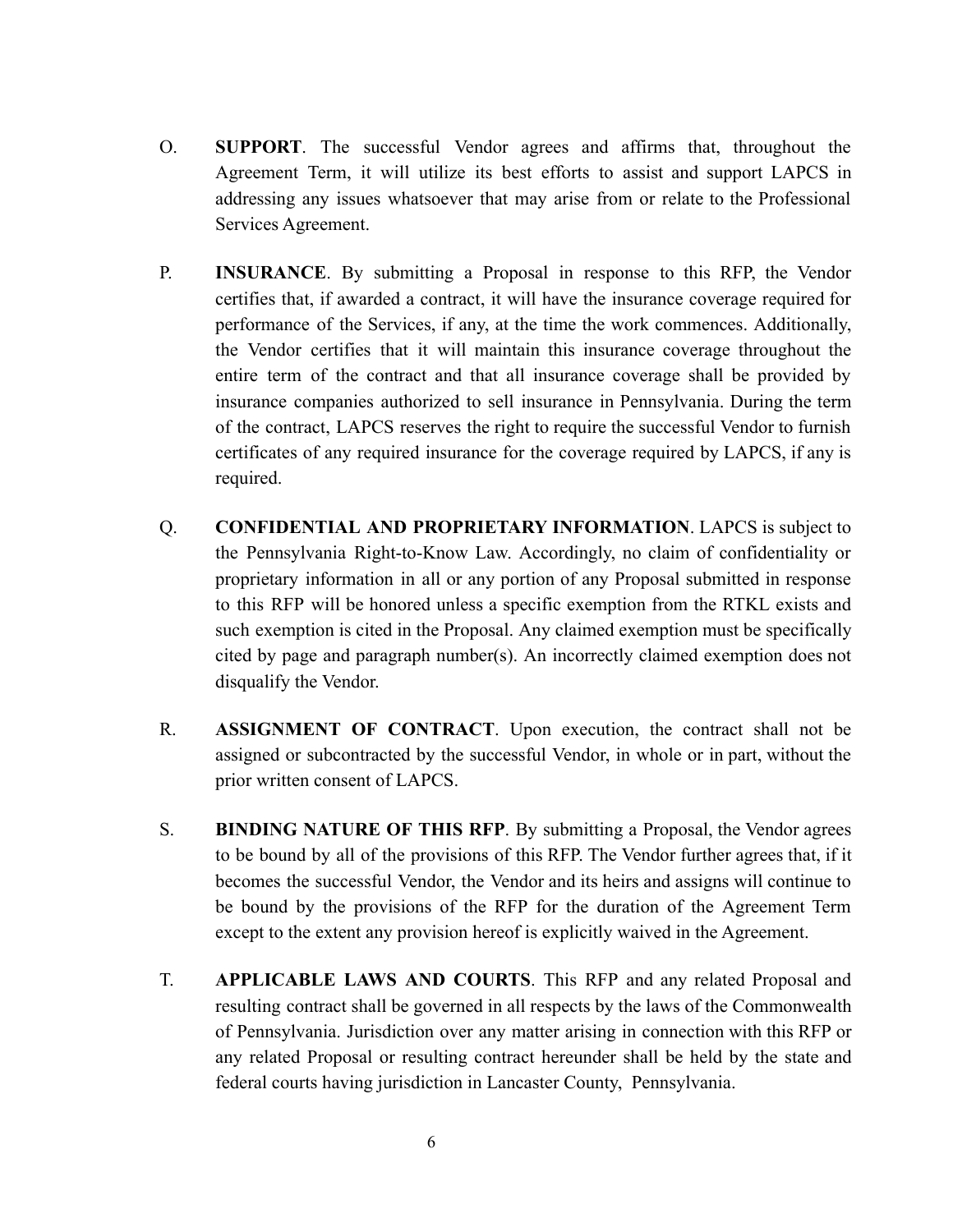- U. **ADDITIONAL INFORMATION.** LAPCS reserves the right to request clarification of information submitted and to request additional information of one or more Vendors.
- V. **CAPTIONS.** Headings in all sections of this document are provided as a convenience only, and shall not affect the interpretation of this instrument, its attachments, and addenda.

## <span id="page-7-0"></span>**V. SERVICE SPECIFICATIONS**

LAPCS is requesting proposals for a single Vendor to provide comprehensive School Business Office Services.

The requested School Business Office Services to be provided are as follows:

- 1. Business Administration **–** Assist with the execution of day-to-day functions of the Business Office. These services shall include:
	- Consultation and services when requested as the LAPCS liaison with governmental offices and agencies;
	- Consultation regarding correct allocation of and accounting for state and Federal funds;
	- Work with LAPCS' legal counsel as requested;
	- Assist on an as needed basis with the preparation of forms, operations manuals, handbooks, guides, and policies and procedures as necessary or required by LAPCS;
	- Consultation with respect to, and monitoring and oversight of, state and federal reporting systems, including Food and Nutrition Services and Child Accounting;
	- Assist LAPCS in identifying and applying for grants and other funding opportunities;
	- Assist with the administration of federal entitlement programs.

# 2. Budgeting and Financial Reporting

- Assist in the preparation of a proposed annual budget, including projected revenues, expenses, and capital expenditures;
- Submit to LAPCS from time to time any other proposed modifications to the annual budget as deemed to be necessary or desirable to be acted upon by School consistent with applicable law;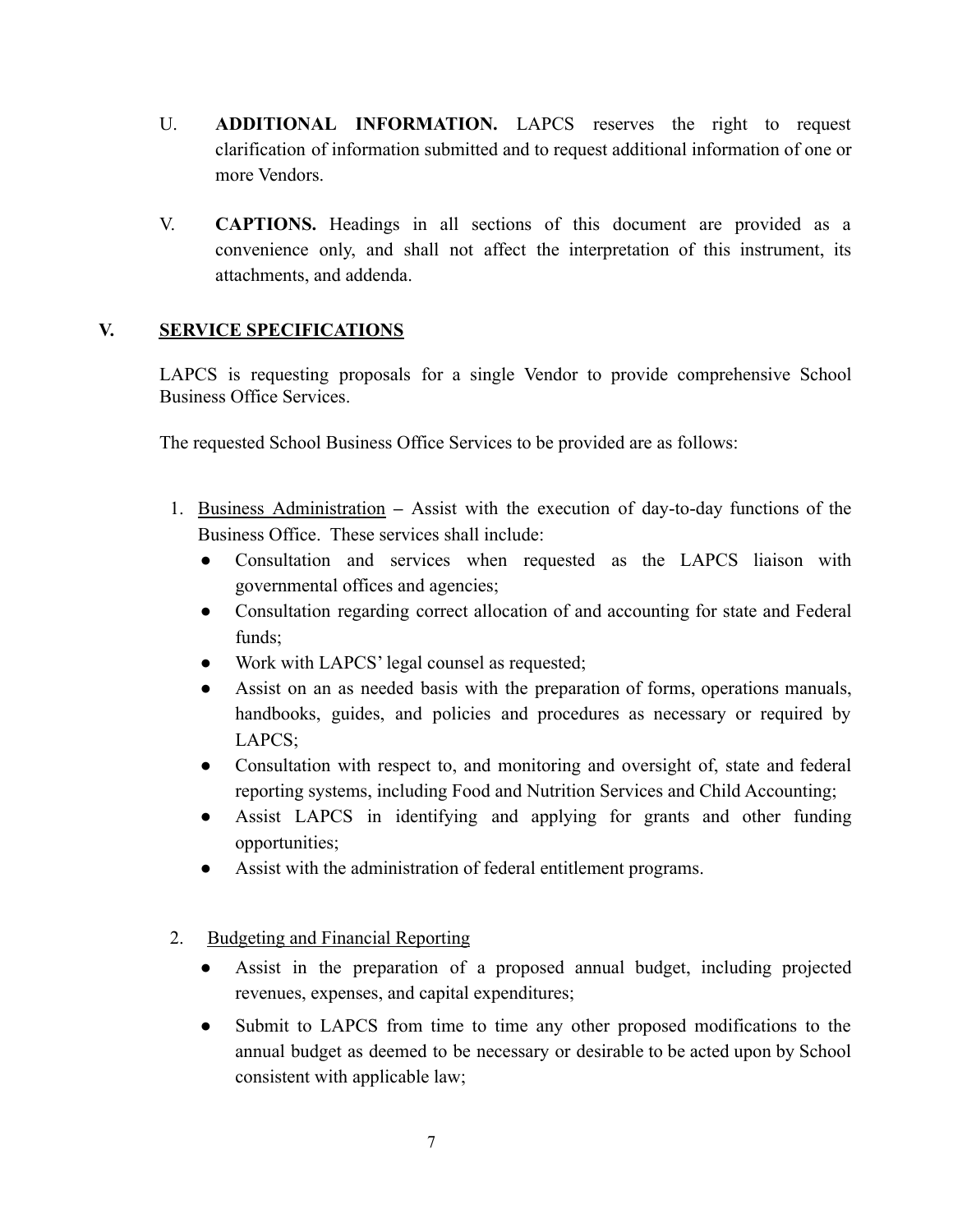- Provide to LAPCS on a periodic basis, detailed statements of all revenues received, from whatever source, and detailed statements of all direct expenditures for services rendered;
- Assist in maintaining all financial reports required under applicable law and compile monthly financial statements as requested by the LAPCS;
- To the extent applicable, assist in the preparation of required non-profit filings, including form 990 tax returns.

## 3. Financial Management

- Coordinate and assist as required with accounts payable and accounts receivable;
- Perform necessary planning, forecasting, accounting, and reporting functions as appropriate;
- Assist and coordinate in any third-party audit(s). Work closely with the auditing firm in developing client prepared schedules, reconciliations and other schedules, as necessary, to complete the audit;
- Assist with maintaining the books and records of LAPCS in accordance with Generally Accepted Accounting Principles ("GAAP"), Governmental Accounting Standards Boards ("GASB") and Pennsylvania accounting and reporting statutes. In addition, ensure compliance with all Federal and State reporting requirements;
- Assist with the processing of Vendor payments and reimbursements to staff to ensure compliance with school policy, proper documentation, and approvals.

## 4. Annual Reports to Authorizer.

- Assist LAPCS with the creation, design, and arrangement for publication and dissemination of annual reports.
- 5. Authorizer Policies and Charter Renewal
	- Assist LAPCS in complying with all applicable Authorizer policies;
	- Assist LAPCS with drafting its charter renewal application, including working with LAPCS to develop any necessary budgetary or business information.
- 6. Payroll Management
	- Perform payroll processing services and payroll tax administration for LAPCS.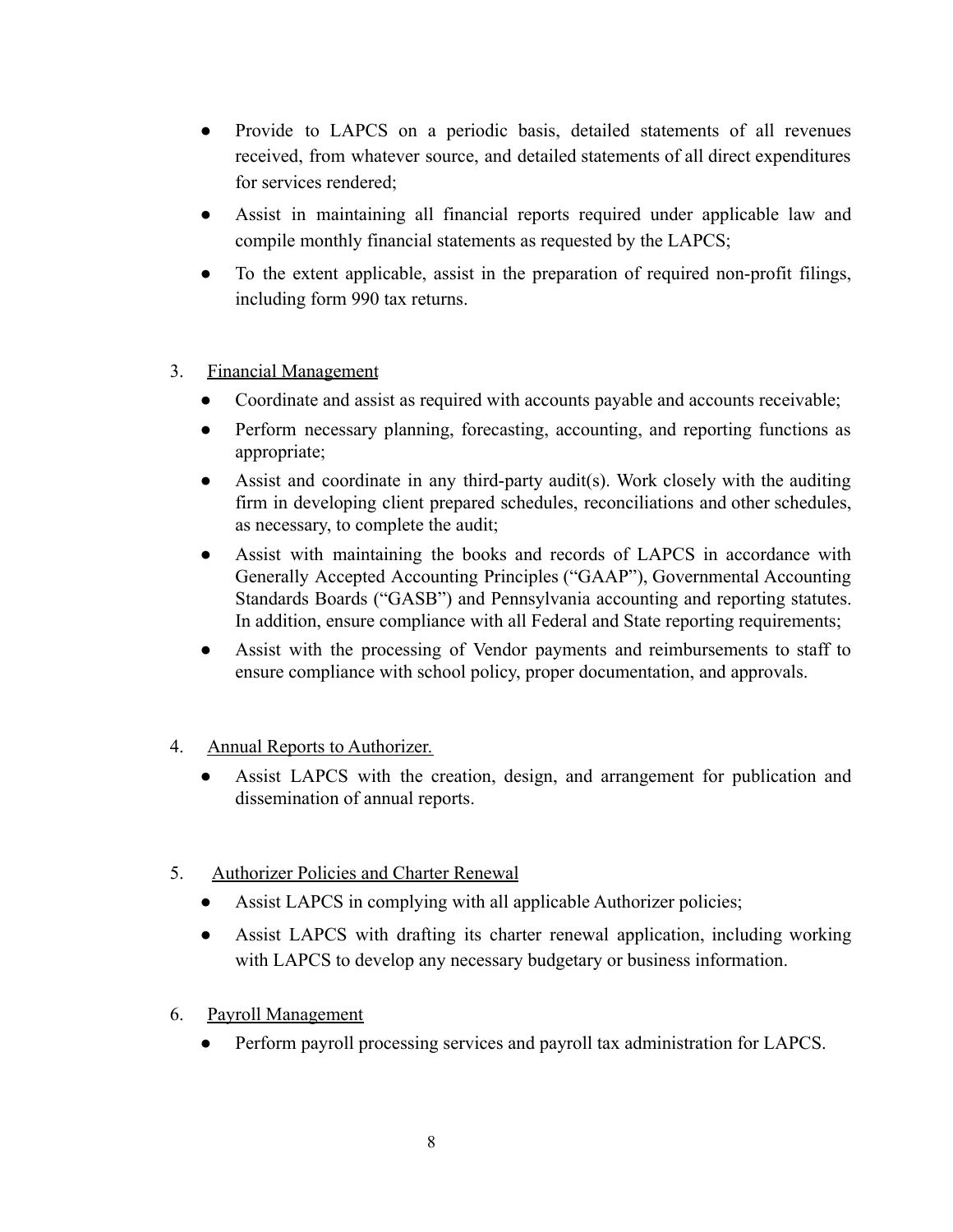- The Vendor assumes full responsibility for both the timeliness and accuracy of all payroll, payroll tax deposits, and filings in accordance with local, state, and federal laws.
- The Vendor also must work directly with LAPCS to ensure the payroll process is catered to LAPCS's specific needs, should departures from the normal processes be necessary.

## 7. Tax

- Provide consultation and support on general issues of taxation;
- Assist in the resolution of any tax issues that may arises;

## 8. Human Resources

- Consultation and support for LAPCS' human resources functions;
- Assistance with maintaining required employee documentation within personnel files;
- Advice and consultation in drafting and maintaining up-to-date job descriptions;
- Consultation on employee exempt or non-exempt status;
- Advice and consultation on necessary and recommended employee trainings;
- Consultation on wage and hour issues;
- Advice on compliance with state and Federal employment laws;
- In consultation with LAPCS' attorney, provide information and support for employment disputes or litigation;
- Provide support and documentation to assist with unemployment compensation and workers' compensation claims, as necessary.

# <span id="page-9-0"></span>**VI. VENDOR SUBMISSIONS**

Vendors are to:

- Include a summary by narrative, brochure, chart, or other means showing the Vendor's qualifications and philosophy that give the Vendor the ability to satisfy all proposal requirements.
- Include a summary of how staff will be structured, trained, retrained, and professionally developed.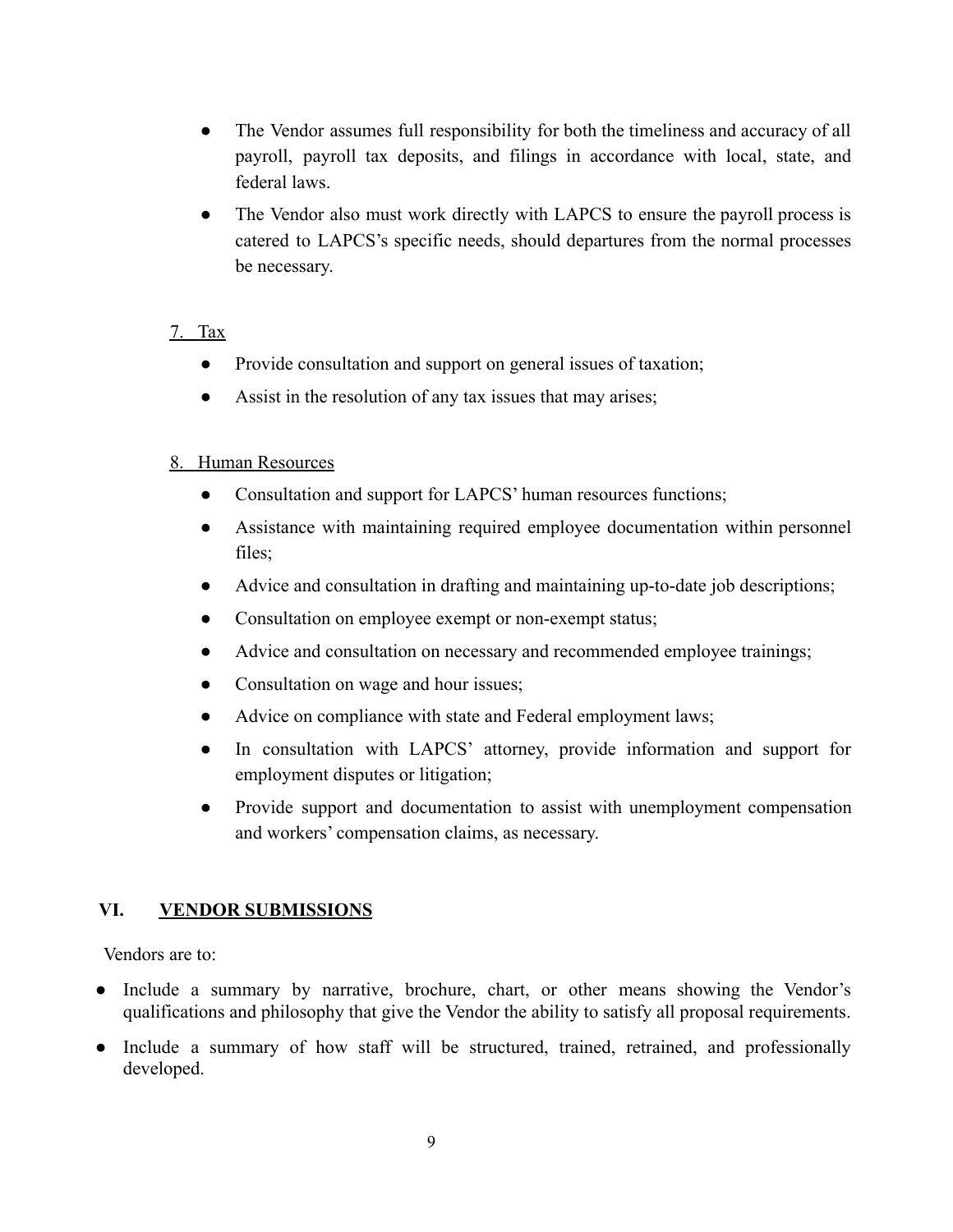- Provide resumes summarizing the experience and qualifications of any proposed on-site managers and employees.
- Include an organizational chart showing the staffing and lines of authority of key personnel anticipated to be used in performing the contract.

## <span id="page-10-0"></span>**VII. PREPARATION OF PROPOSALS**

In order to ease comparability and enhance the review process, it is required that proposals be organized in the manner specified below with tabs. Failure to provide the required organized information will affect the evaluation of the proposal and may be grounds for disqualification. It is required that any attached schedule forms be completed and returned with your Proposal in the proper organized manner as specified below. If any form is not applicable, form should be returned stating non-applicable. An original manual signature is required.

**Table of Contents**: Include a table of contents for clear identification of the material by section and by page number.

**Tab 1 Letter of Transmittal:** Write a letter of Transmittal, introducing your firm's proposal that summarizes your understanding of the project and highlights your firm's unique qualifications.

**Tab 2 Proposal:** The proposal should address the provider's ability to meet the Service Specifications outlined in the RFP. The proposal should be concise and should address the specification requirements as outlined above.

**Tab 3 Experience of Firm and Dedicated Staff:** Provide a summary of your firm's experience in providing similar services. Make every attempt to match experiences to specific requirements listed in this RFP in order to illustrate specific experiences that qualify your firm to deliver these services. Also include in this section, your firm's capacity for delivering the services --specifically, necessary expertise.

**Tab 4 References:** List at least five (5) other clients for whom the Vendor has provided services similar to the Services (with preference given to clients comparable to LAPCS) and, for each such reference, the business name, the identification of a contact person, the title of the contact person, a telephone number and email address.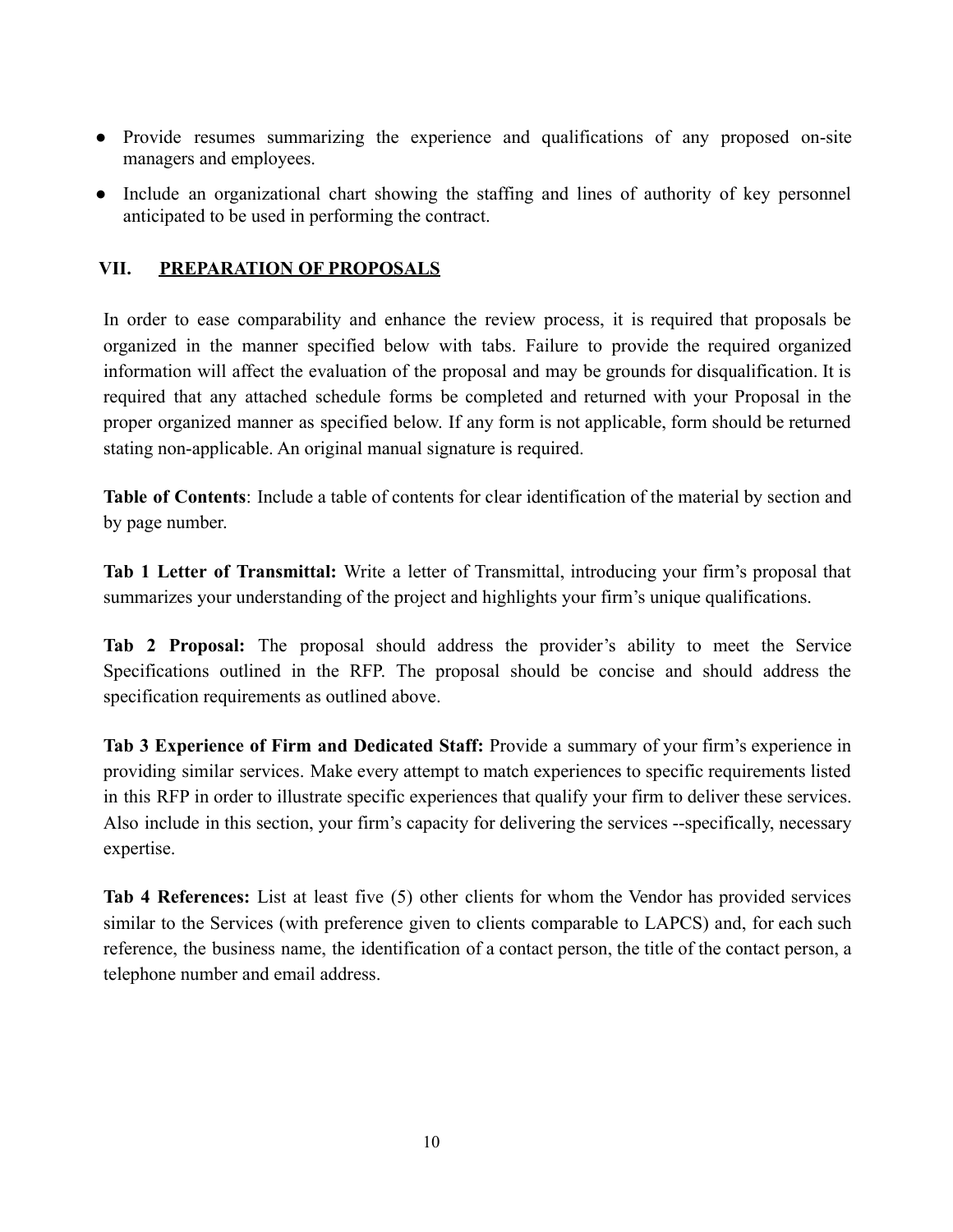### **Schedule A**

### **CERTIFICATION OF PROPOSAL**

<span id="page-11-0"></span>I (We) have read La Academia Partnership Charter School ("LAPCS") Request for Proposal ("RFP") and fully understand its intent. I (We) certify that I (we) have adequate personnel and resources to fulfill the proposal requirements. I (We) further understand that our ability to meet the criteria and provide the required services shall be judged solely by LAPCS.

I (We) further certify that, since the receipt of this RFP, no contact, discussion, or negotiation has been made nor will be made regarding this proposal, with any LAPCS employee or Board Member other than the listed contact people in the RFP. I (We) understand that any such contact could disqualify this proposal.

I (We) certify that all schedules and addenda contained herein shall be considered part of the entire RFP and that the complete documents submitted shall be considered a legally binding document.

Submitted by:

Proposer's Name

Authorized Signature

Name and Title

Telephone

Date

**THIS PAGE MUST BE SIGNED AND INCLUDED IN YOUR RESPONSE.** Unsigned responses will not be considered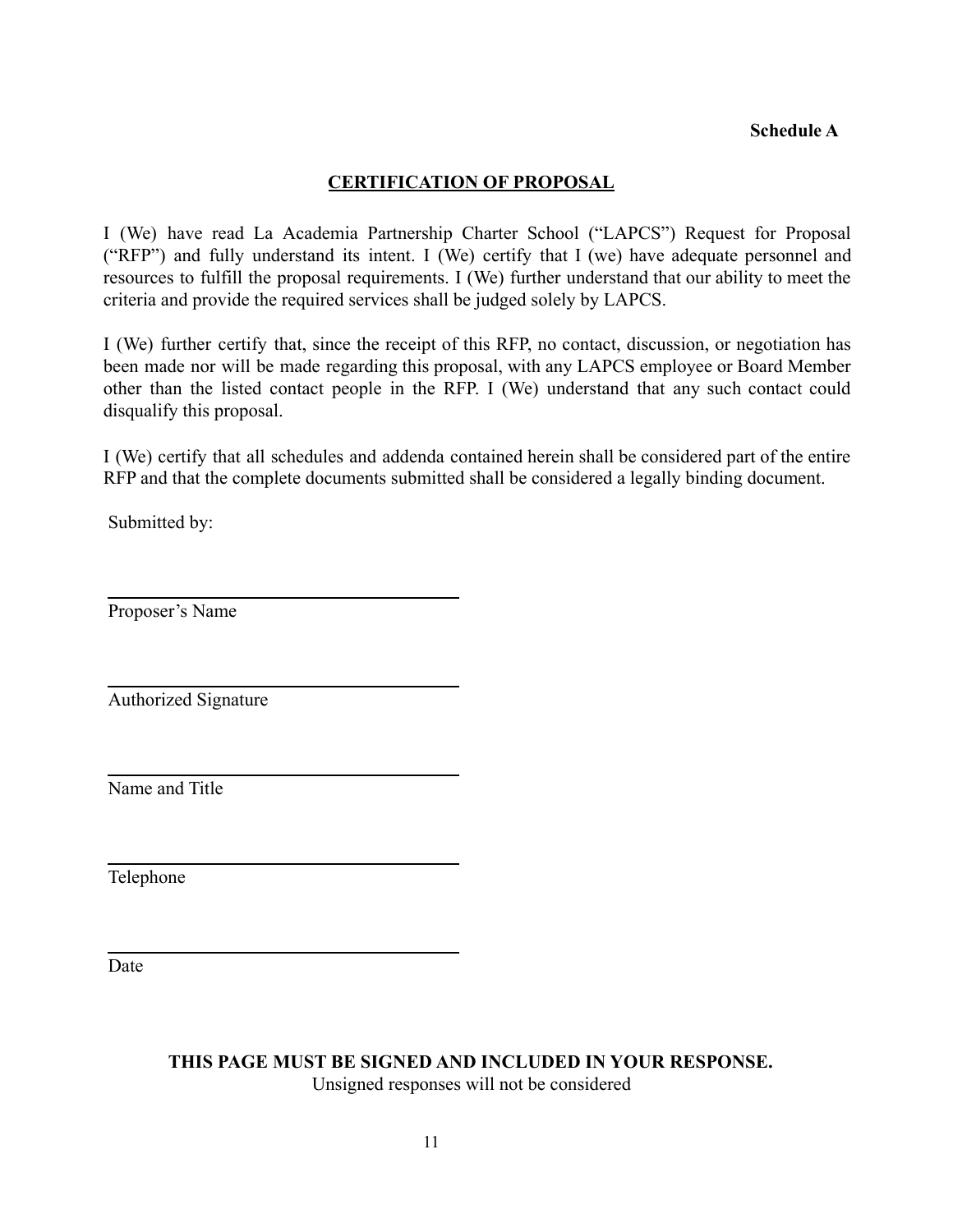**Schedule B**

## **ORGANIZATION**

<span id="page-12-0"></span>

| Entity Name                                                                                                                                                                                                                    |  |  |  |  |  |
|--------------------------------------------------------------------------------------------------------------------------------------------------------------------------------------------------------------------------------|--|--|--|--|--|
|                                                                                                                                                                                                                                |  |  |  |  |  |
|                                                                                                                                                                                                                                |  |  |  |  |  |
| Phone has a series of the series of the series of the series of the series of the series of the series of the series of the series of the series of the series of the series of the series of the series of the series of the  |  |  |  |  |  |
| Fax experience and the contract of the contract of the contract of the contract of the contract of the contract of the contract of the contract of the contract of the contract of the contract of the contract of the contrac |  |  |  |  |  |

HISTORY/PROFILE OF PROPOSER OR PROPOSER'S FIRM.

## DESCRIPTION OF ORGANIZATION (IF APPLICABLE). DESCRIBE IN DETAIL YOUR FIRM'S QUALIFICATIONS AND CAPABILITIES LISTED IN SCOPE OF SERVICES.

## ATTACH RESUMES OR ANY ADDITIONAL INFORMATION ABOUT THE PROPOSER OR HIS OR HER COLLEAGUES THAT MAY BE CALLED UPON TO CONSULT WITH LAPCS.

\*If additional space is needed, please attach to this document.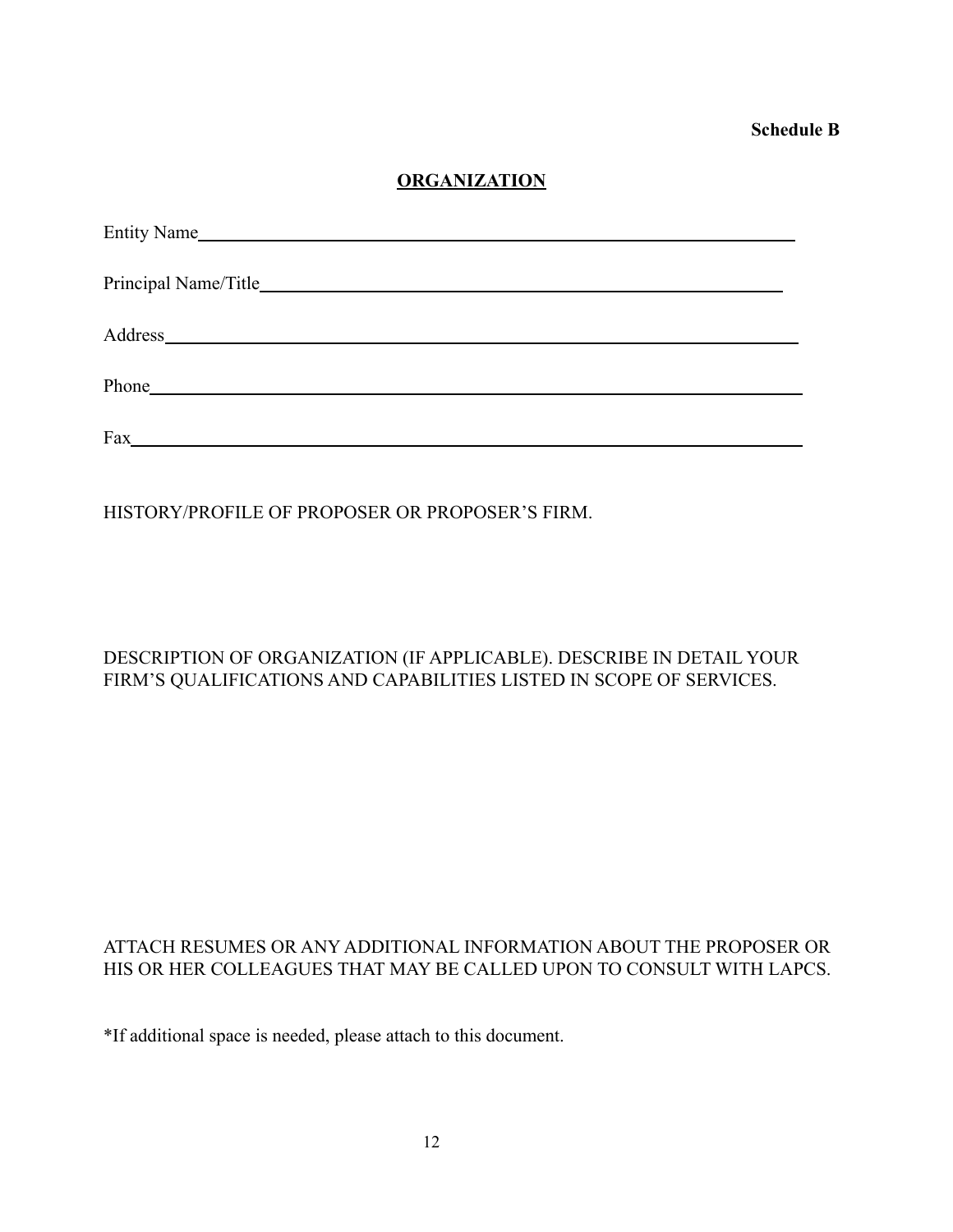#### **Schedule C**

#### **REFERENCES, EXPERIENCE AND EXPERTISE**

<span id="page-13-0"></span>Provide a list of organizations for whom you have provided School Business Services for in the last five (5) years. Provide a short summary of the services provided, and the dates of service. Please include a name and telephone number of a contact person who supervised your work where possible.

\*If additional space is needed, please attach to this document.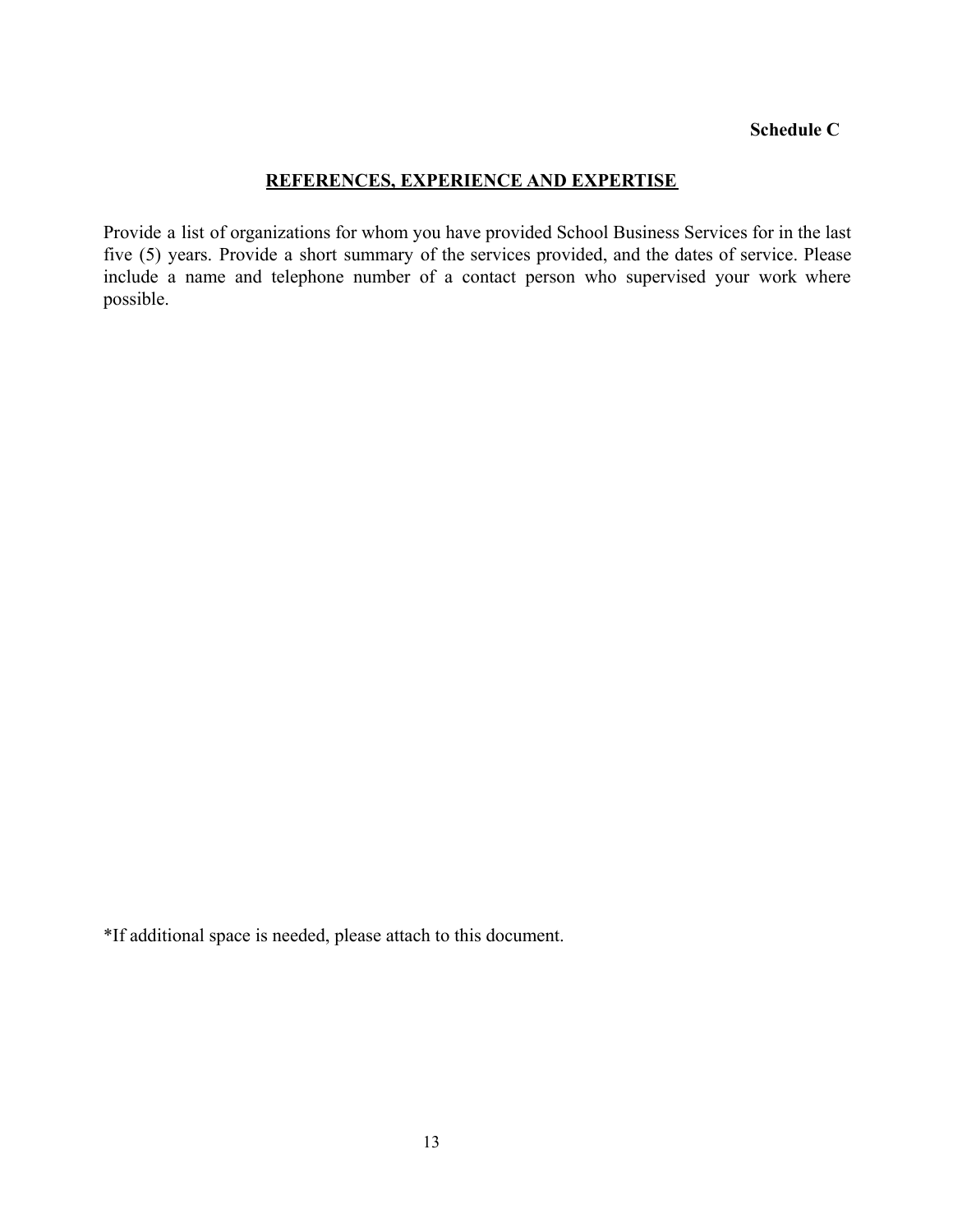#### **COST**

<span id="page-14-0"></span>A. I (We) the undersigned, hereby propose to furnish all supervision, labor, materials, tools, equipment, supplies, services, insurance, transportation, and other incidental requirements necessary to perform the work in accordance with the foregoing RFP. I (We) offer the following itemized price schedule that will be held firm for the duration of the contract period.

Please itemize any services or other expenses that are not included in the prices listed above.

\*If additional space is needed, please attach to this document.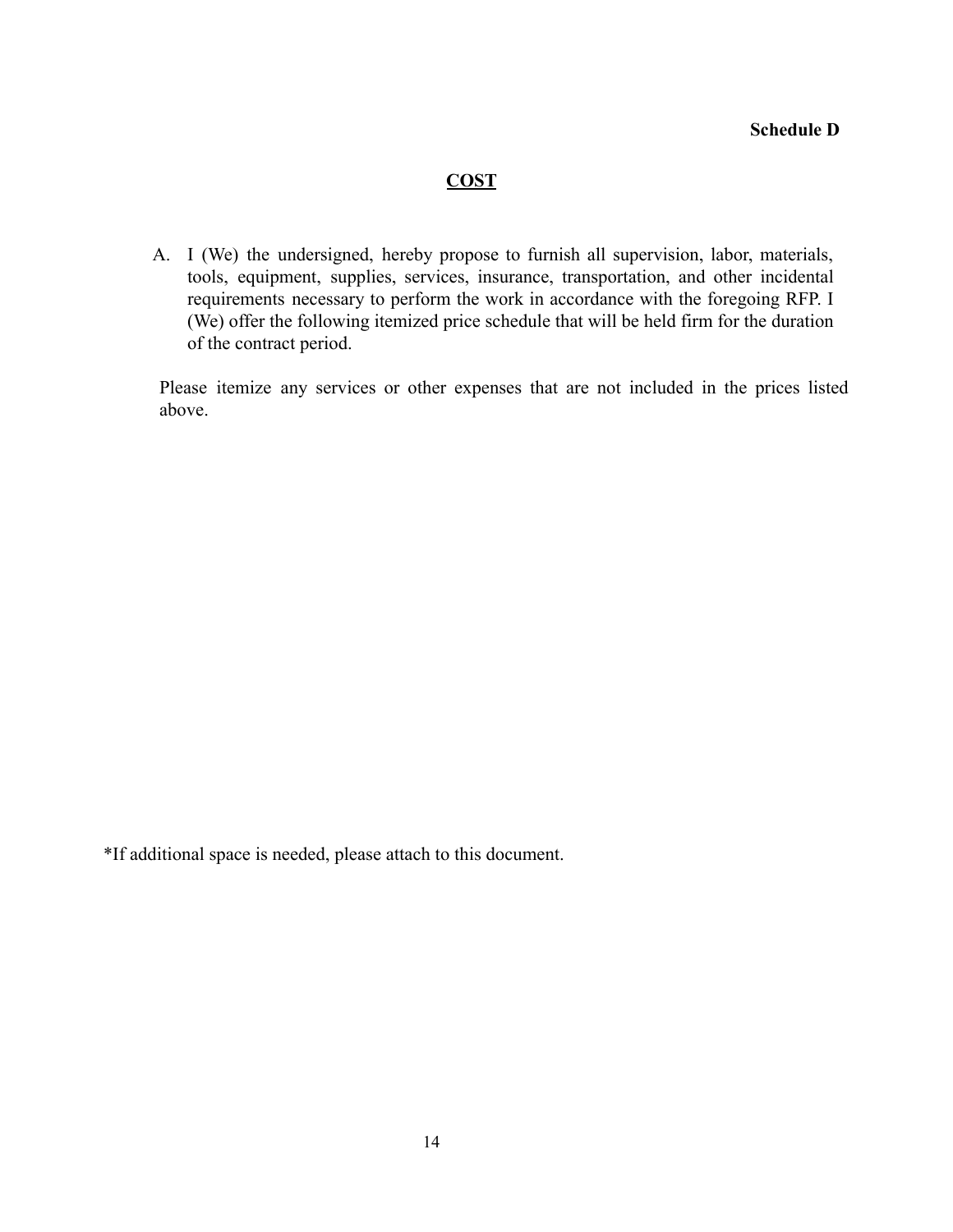## **COST**

B. I (We) acknowledge receipt of the following RFP addenda and have included their provisions in our proposal: (only necessary if additional RFP addenda have been issued)

Addendum No. Dated

- C. I (We) agree to hold the RFP amount firm for ninety (90) calendar days after the receipt of the proposal by LAPCS. The contract period will be for three (3) years with the option for LAPCS to renew under the same terms and conditions for an additional one (1) year period.
- D. I (We) have read and understand the RFP documents. Furthermore, I (We) are prepared to comply with all the requirements contained therein. Submitted by:

Proposer's Name

Authorized Signature

Name and Title

Telephone

Date

**THIS PAGE MUST BE SIGNED AND INCLUDED IN YOUR RESPONSE.**

Unsigned responses will not be considered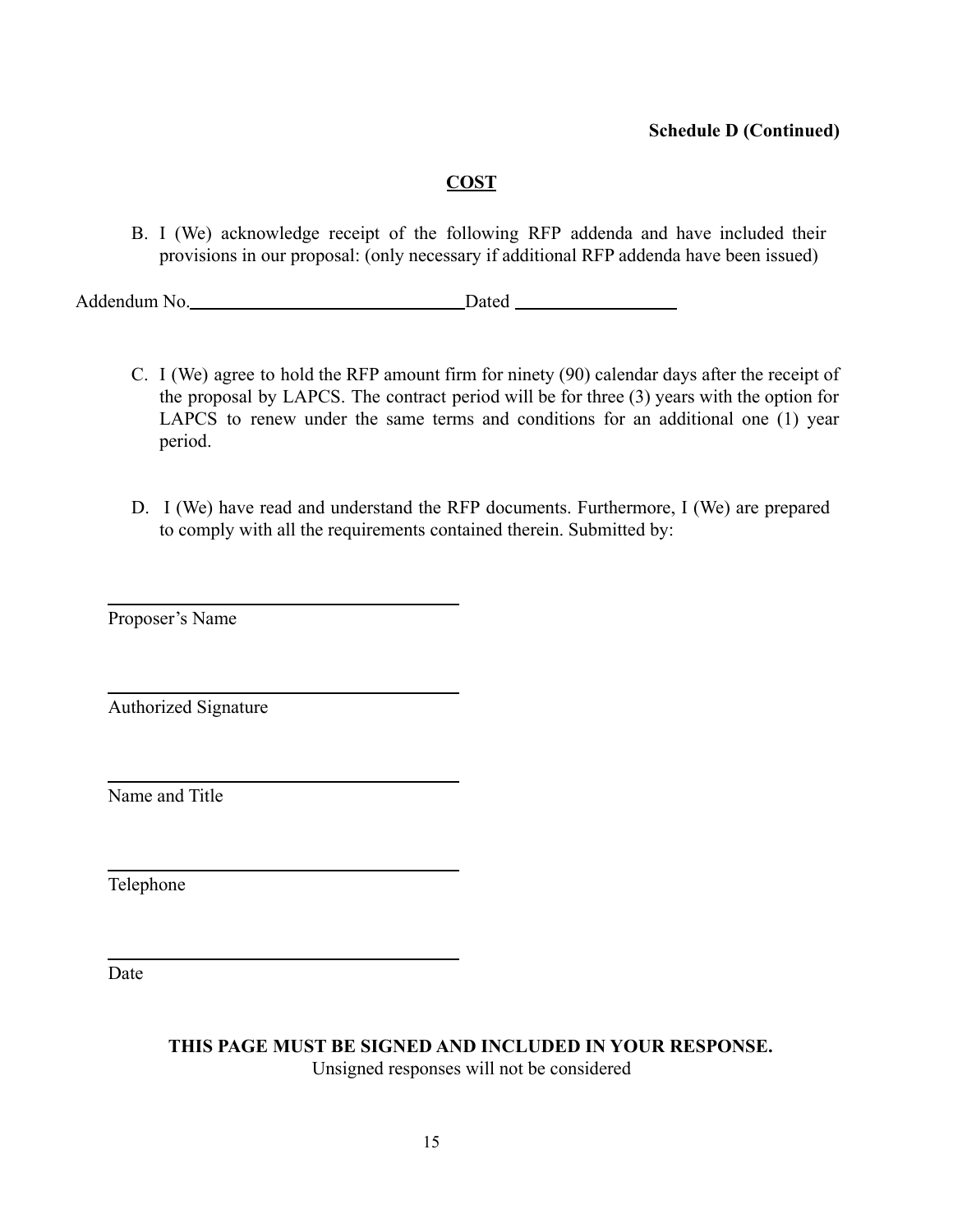### **Schedule E**

## **NON-COLLUSION AFFIDAVIT**

<span id="page-16-0"></span>

| State of          | <u> 1980 - Andrea Andrew Maria (h. 1980).</u> |    |                |  |
|-------------------|-----------------------------------------------|----|----------------|--|
|                   |                                               |    |                |  |
| I state that I am |                                               | ∩t |                |  |
|                   | (Title)                                       |    | (Name of Firm) |  |

and that I am authorized to make this affidavit on behalf of my firm, and its owners, shareholders, principals, directors, and officers. I am the person responsible in my firm for the price(s) and the amount of this RFP response.

I hereby certify that:

(1) The price(s) and amount(s) of this RFP response have been arrived at independently and without consultation, communication or agreement with any other Vendor.

2) Neither the price(s) nor the amount(s) of this RFP response, and neither the approximate price(s) nor approximate amount(s) of this RFP response, have been disclosed to any other firm or person who is a Vendor or potential Vendor, and the price(s) and/or amount(s) will not be disclosed before RFP response opening.

(3) No attempt has been made or will be made to induce any other firm or person to refrain from submitting an RFP response on this contract, or submitting a RFP response higher than this RFP response, or to submit any intentionally high or noncompetitive RFP response or other form of complementary or bogus RFP response.

(4) The RFP response of my firm is made in good faith and not pursuant to any agreement or discussion with, or inducement from, any other firm or persons to submit an intentionally high or noncompetitive RFP response or other form of complementary or bogus RFP response.

 $(5)$  its

affiliates, (Name of my firm)

subsidiaries, shareholders, principals, officers, directors and employees are not currently under investigation by any governmental agency and have not in the last four years been convicted or found liable for any act prohibited by State or Federal law in any jurisdiction involving conspiracy or collusion with respect to RFP response ding on any public contract, except as follows: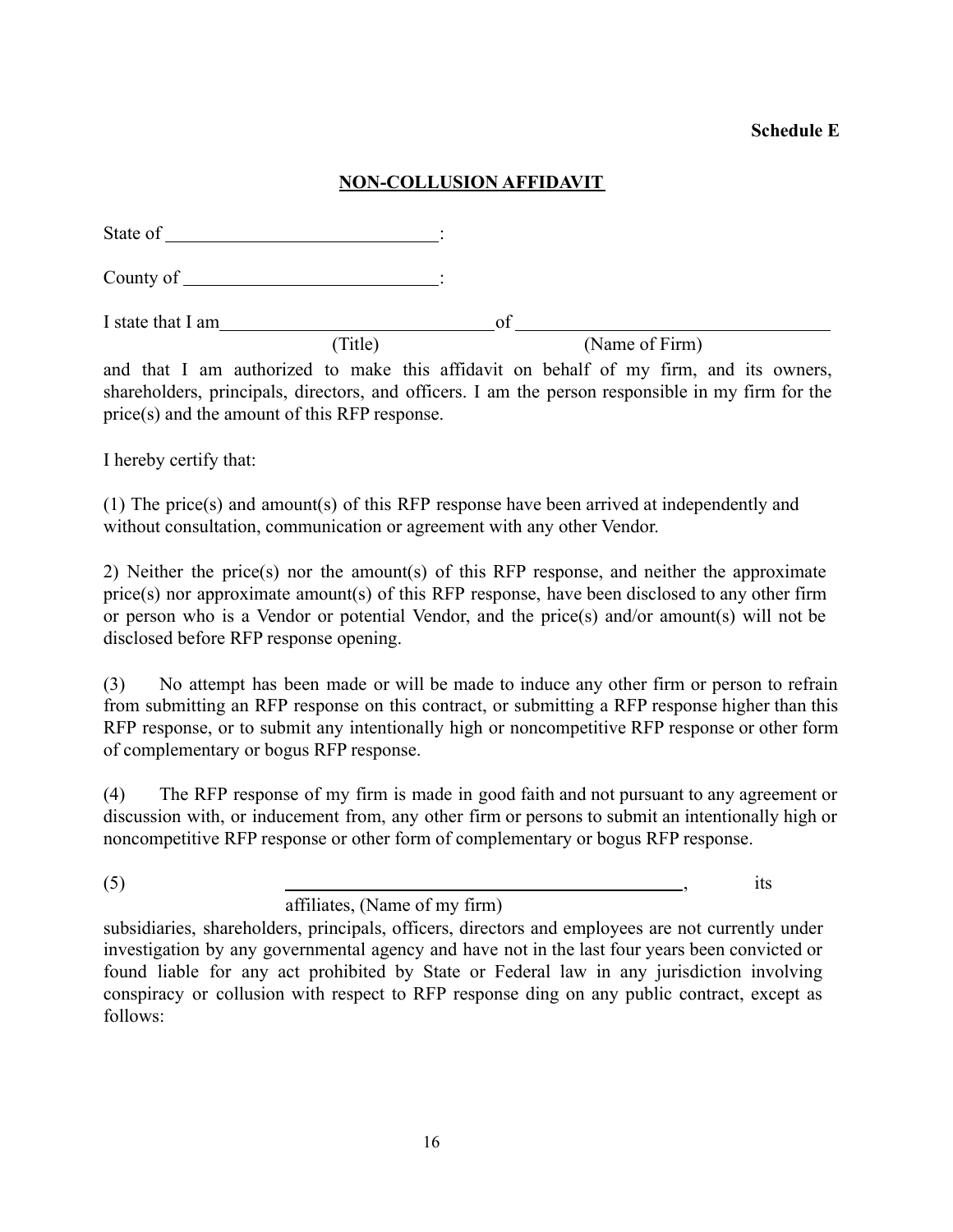I further certify that understands,

(Name of my firm)

acknowledges, and agrees that the above representations are material and important, and will be materially relied upon by LAPCS in awarding the contract(s) for which this RFP response is submitted. I understand and agree, and my firm understands and agrees, that any misstatement in this affidavit is and shall be treated as fraudulent concealment from LAPCS of the true facts relating to the submission of RFP response s for this contract.

(Name and Company Position)

SWORN TO AND SUBSCRIBED BEFORE ME THIS DAY OF , 2022

My Commission Expires:

Notary Public

## **THIS PAGE MUST BE SIGNED AND INCLUDED IN YOUR RESPONSE.**

UNSIGNED RESPONSES WILL NOT BE CONSIDERED